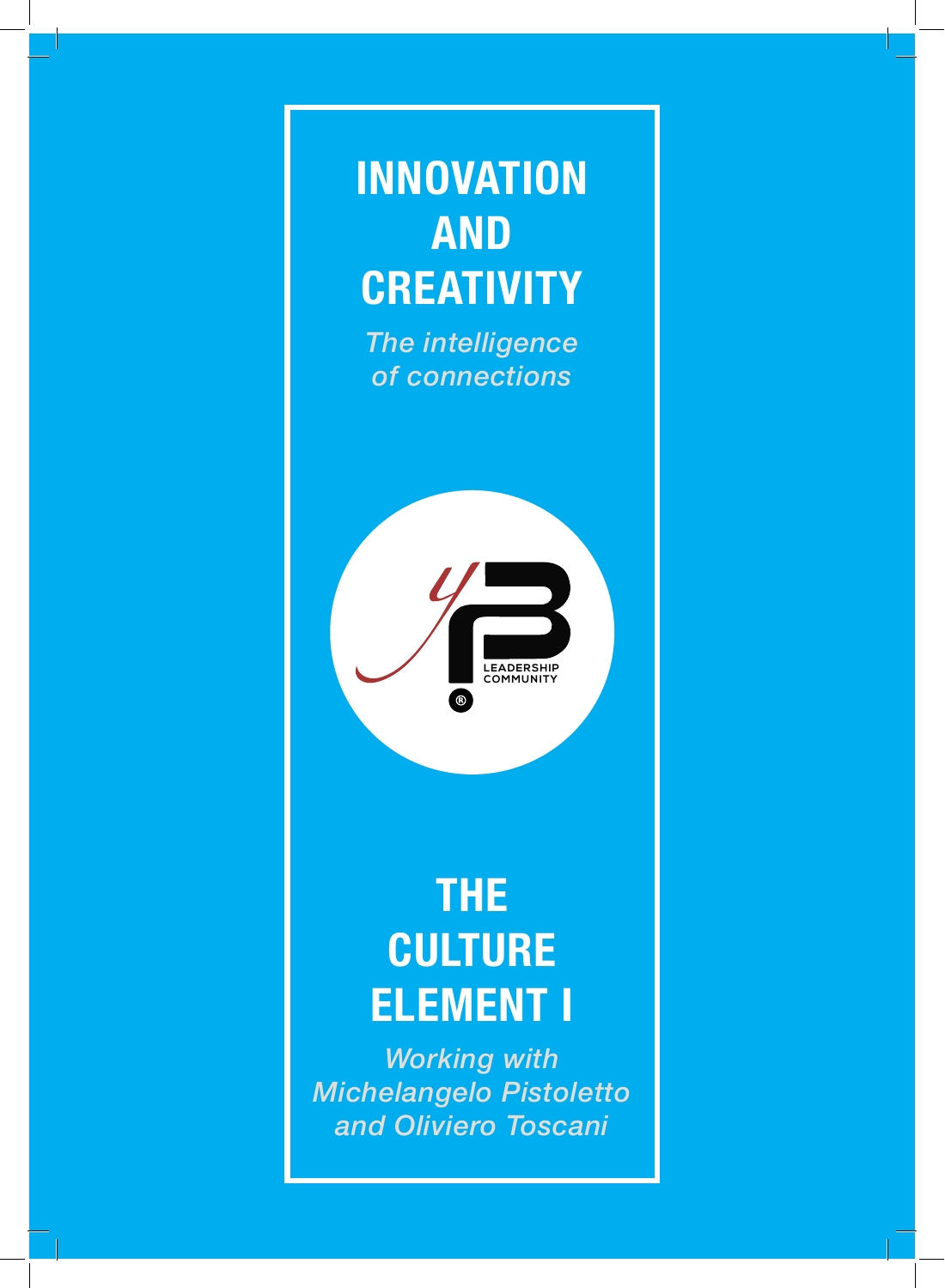

**OCTOBER 3RD**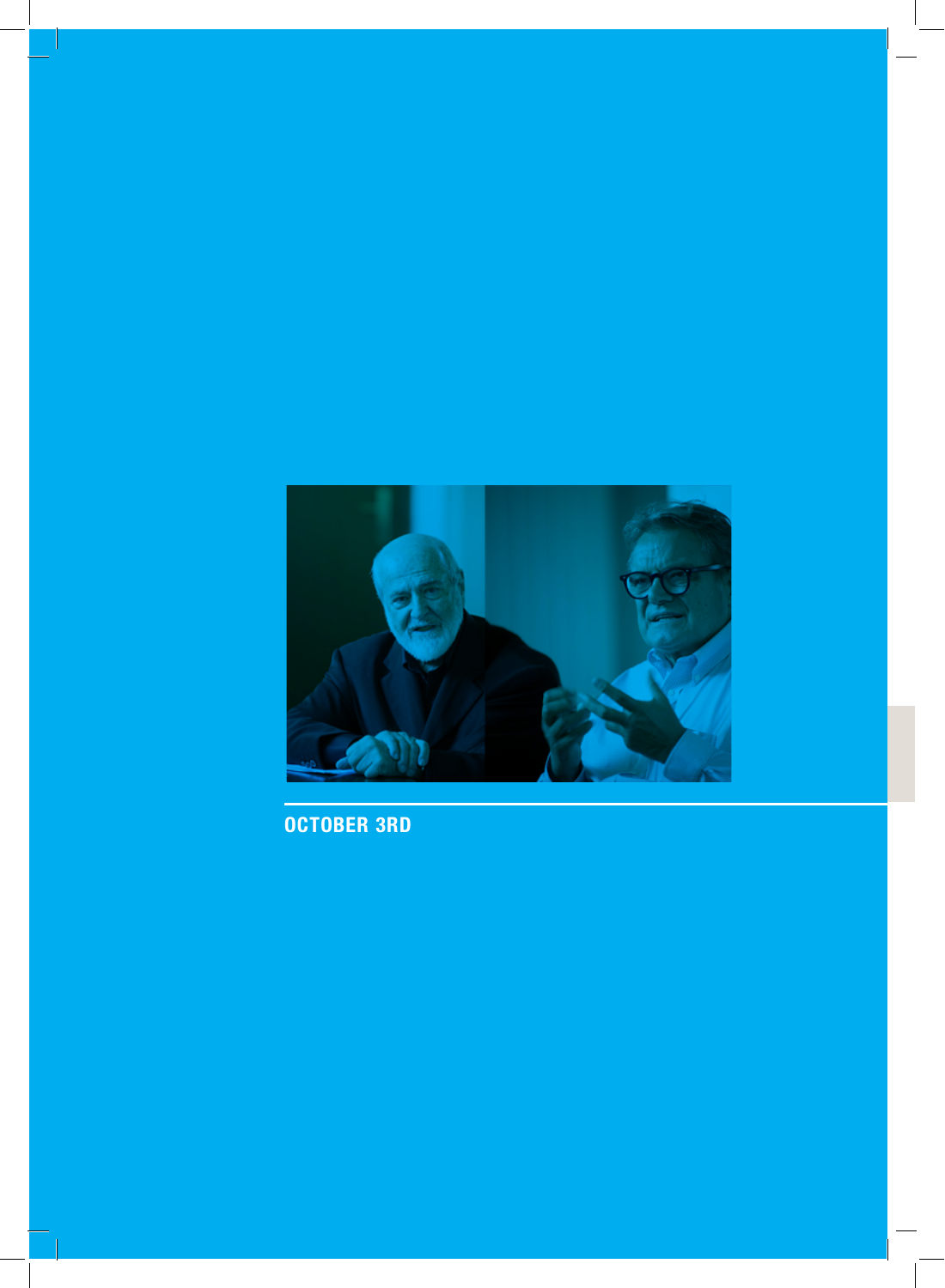



## **OLIVIERO TOSCANI & MICHELANGELO PISTOLETTO**

WHAT ARE THE CONDITIONS TO PUT IN PLACE IN OUR LIVES, IN OUR COMPANIES, TO ALLOW US TO FEEL FREE AND RESPONSIBLE AND, FOR THAT, INNOVATIVE?

**TRANSCRIPTION NOT REVISED BY THE AUTHORS**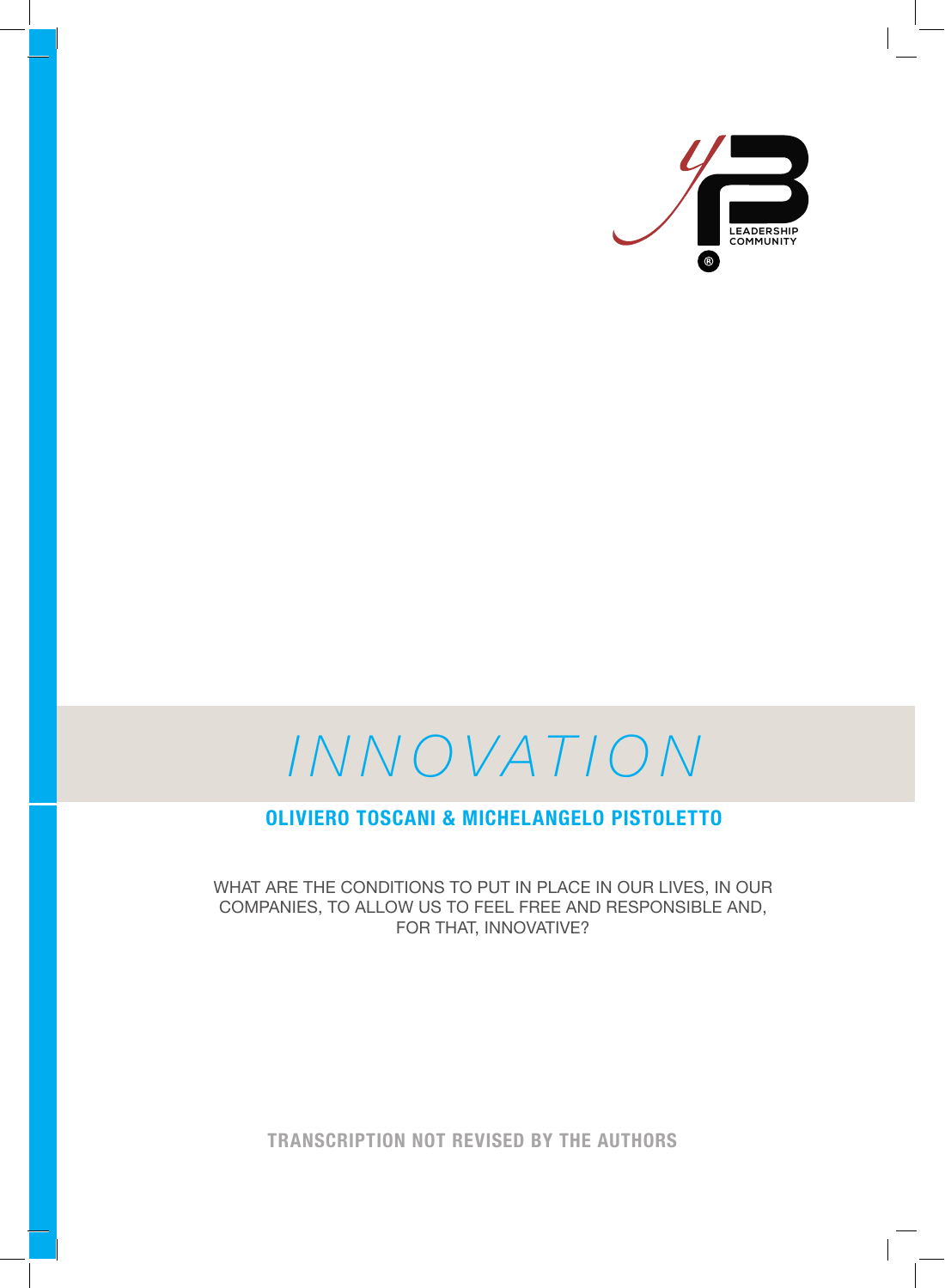

## **MARIA ROSARIA NATALE**

Welcome everyone, thank you for coming, I'm very happy to start this path with each one of you and our two masters, **Michelangelo Pistoletto and Oliviero Toscani.**

Today I am fulfilling a dream, today we start a path leading to innovation, and I think that is clear to all of us here to try to innovate our companies.

To begin we ask to Pistoletto and Toscani how to innovate. We come from different countries, from different companies, from different sized companies...

But we are here together, to start our idea on what are the conditions to put in place to innovate our company, and I think we can try to innovate by just understanding what are the conditions we personally need to be creative.

And at the end of the day, when each of us, feels free and for that responsible, we can be innovative inside a company. So, if you want, what is most personal is most universal. If we are able to understand what personally we need to feel free, we can understand what are the conditions also for other people inside our company and today it will be an experience, an experiment, a way to feel free working with the master, creating something new, absolutely new, and feeling, understanding our personal emotions and living this kind of unique experience.

**So, how we can understand better what we need to be free?** I think it is not just by reflecting on ourselves, we can stay alone as Oliviero said, in a big corporation, but at the end of the day we are not able to say "I need this and that to be free", but we can do that in a dialogue with other people.

I studied philosophy, and I would like to repeat what the Greeks said about dialogue. The word dialogue is made of two words, dia and logos., Dia is the relationship, two people, and logos is the reason why, behind the thing, its meaning. It is very important to remember the value of this word, because dialogue is built through a truly honest relationship with another person, understanding one another in this relationship, and through that understanding what it means to be yourself and what it means to ask for the condition to be free. It is very complex, but it is very honest and true.

The relationship we start today is not obvious, because what we start it is a dialogue between Michelangelo Pistoletto and Oliviero Toscani. Why them and not other people?

**Michelangelo Pistoletto because he is a Master in the world working on what it means to be free, and thus responsible.** He founded the idea of the third paradise, where we each of us has the responsibility to build a place where we can be responsible while being ourselves, and for that we can change the world.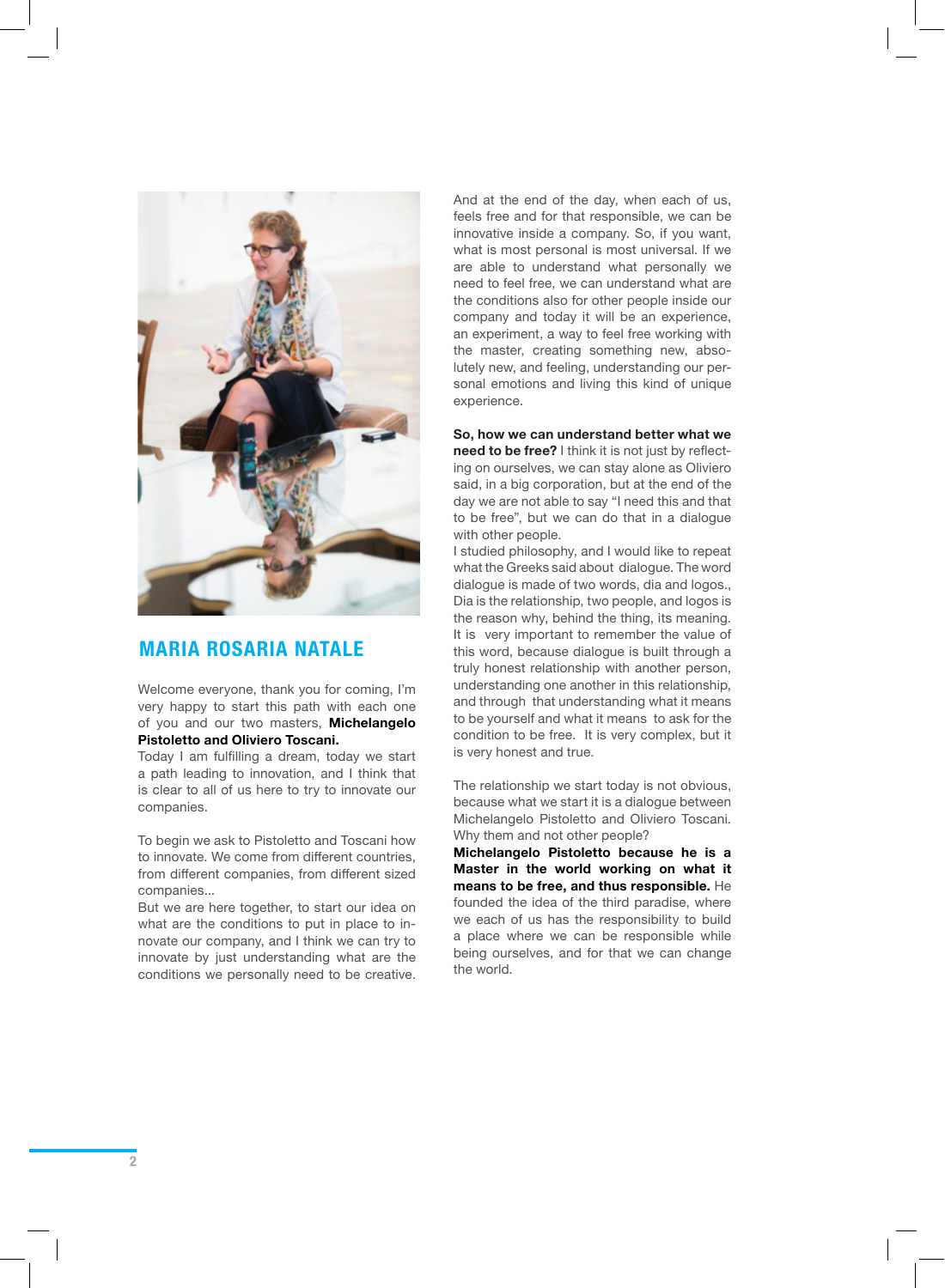And **Oliviero**, I like him a lot, he normally says shocking things, but when you ask him why, he is able to explain something that is very, very deep, and normally they are things we see, but we don't have the courage to say. And I remember very well when we started the path in July, **you said we want and need to be brave to share our inner thoughts because this means sharing ourselves.** So for this reason I am very happy to start with you, with the Masters.

A few words about today: we are now in the welcome part of our experience, today it will be an experience asking each of **us to be totally involved, because today we will have an experience of freedom, so nobody can be behind the others, everyone is at the centre of the table.** And we start this path with **Maestro Pistoletto**, in dialogue with him and his arts, then we will have a solitude and a creative experience, and than we will have the opportunity to speak and to share again with Michelangelo what our creativity is doing. At the end of the day, we will try to understand what we learned during this unique experience of freedom. Now I would like to ask to Maestro Pistoletto to introduce himself.



DIALOGUE IS A WORD COMBINED OF TWO WORDS, DIA AND LOGOS, DIA IS THE RELATIONSHIP, TWO *PEOPLE, AND LOGOS IS THE REASON WHY, BEHIND THE THING, IT IS THE MEANING.*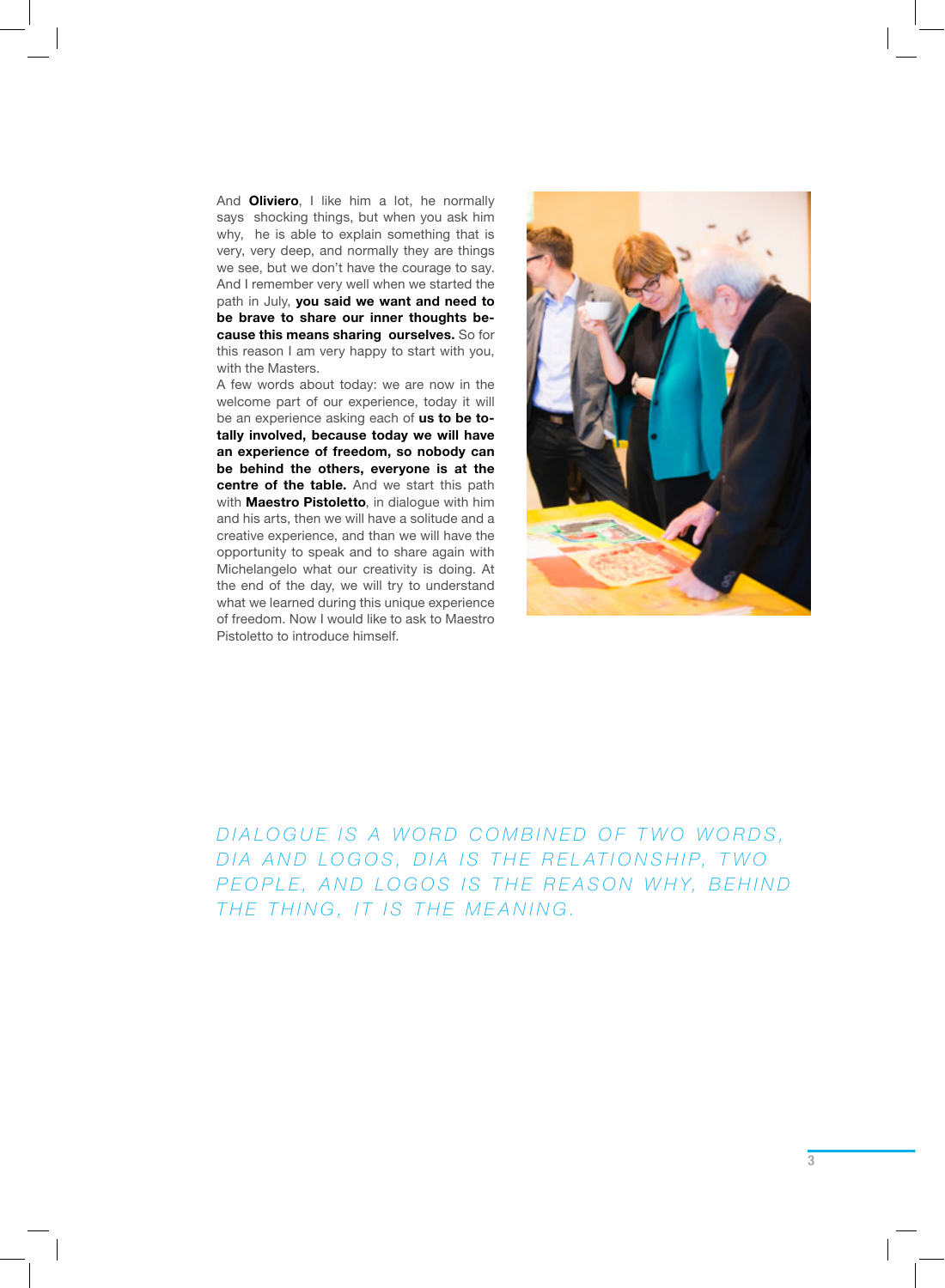

## **MICHELANGELO PISTOLETTO**

Thank you very much, it is very nice to have all you here, I think it is a great opportunity for us to have you in this place, **to start a connection with art and production, and activity** 



**and social life.** 

**We have invested here in Cittadellarte to create a connection between creativity, art and different sectors of social life.**

Cittadellarte is structured in offices; each office is dedicated to a specific sector of social life, economy, politics, communication, work, architecture, fashion and all the different sectors. We hold an exhibition every year and you will see part of this is still on now, it is called Arte al Centro, Art at the Centre of socially re-

*E T H I C S M E A N S TA K I N G R E S P O N S I B I L I T Y A N D A E S T H E T I C S B E I N G F R E E .*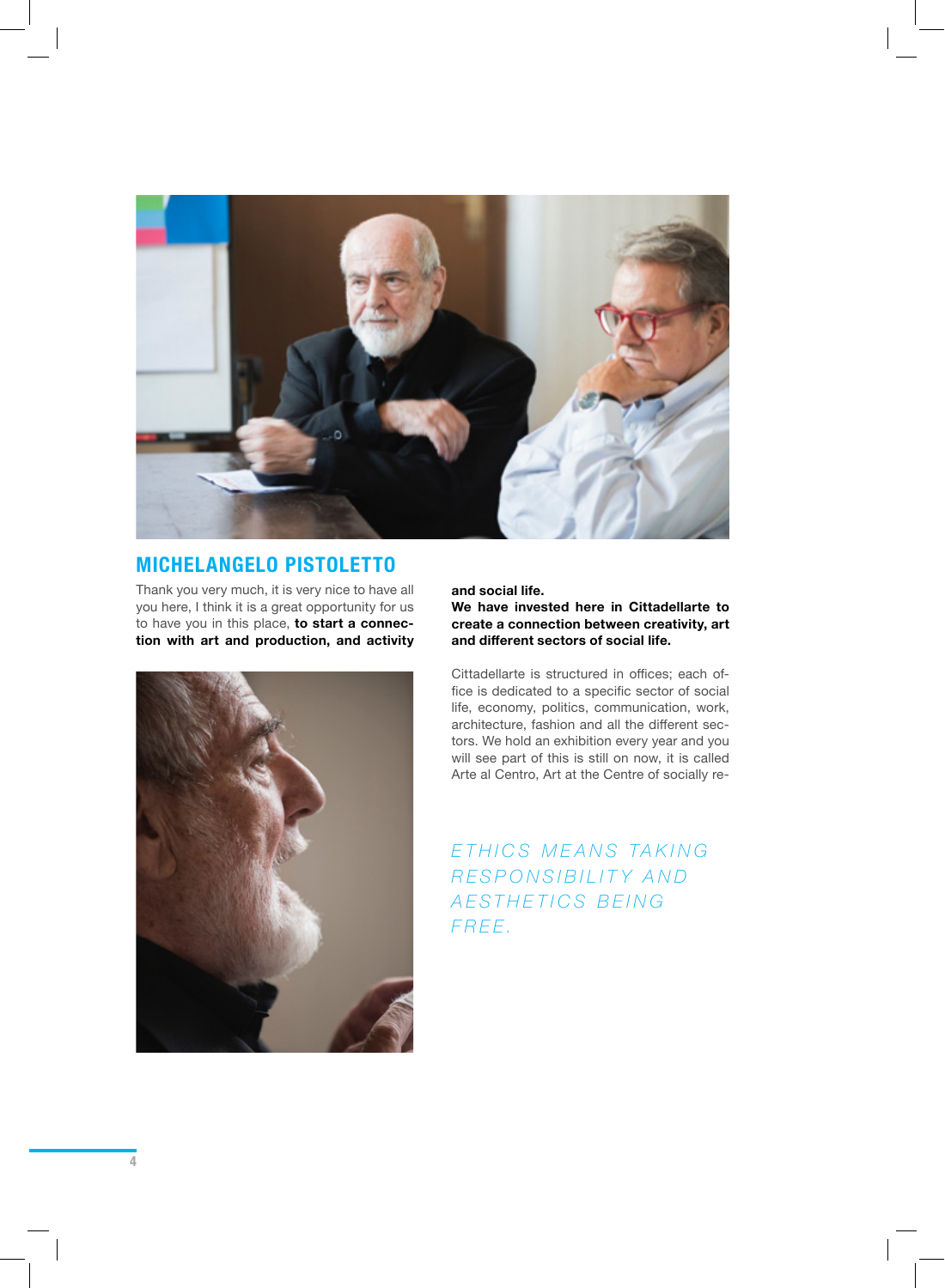

sponsible transformation. At the centre not because it wants to be the centre, but it has to be central in the act of transformation. Actually in the 19th century, transformation is changing the form, what we want now is to also transform the meaning, not only the aesthetics but the ethics, Cittadellarte is an aesthetic-ethical place of activity. Ethical means taking responsibility as you said, and aesthetic is being free. So both of them need to balance together. We basically speak about balance between art and different sectors of social life to always find balance, between also the sectors themselves, the possibility that art has a dimension in life. So in this way art becomes a dynamic element between everything, creating connections, connections with culture, arts, ideal and practical developments. This balance is represented by the symbol I created. That is the symbol of the Third Paradise. I will draw it for you…It starts from the symbol of infinity made from two circles. What does infinity mean? It means this… It is a line that goes and crosses over itself, and goes away for a long trip, crossing over itself, so this [indicating the

centre of the symbol] the centre is the present, and is never the same. It always changes, it doesn't stop, because in the mirror you will see an image, that was not here before and will not here after now. So the present is being consumed, it is consuming itself, which means that it is death and life together, you are born and you die each instant, because we are not like yesterday, this is why I decided to create a space that determines duration, this is going and this is duration, so that line crosses over itself twice, so we have life time, we have infinity before life and after physical life, and this is duration, that is life between infinity. So we have to consider that in any case **we have always been confronted with those two extremes, before, after, you and me.** We are the balance, the duration, you and I are something that escapes, that can be conflicting. I made a theory from the trynamic theorem, that is the dynamics of number three, the number three is not one more than two or one less than four, it is a universal number because it is the interaction between one and one. One and one make two, but we have two elements that combine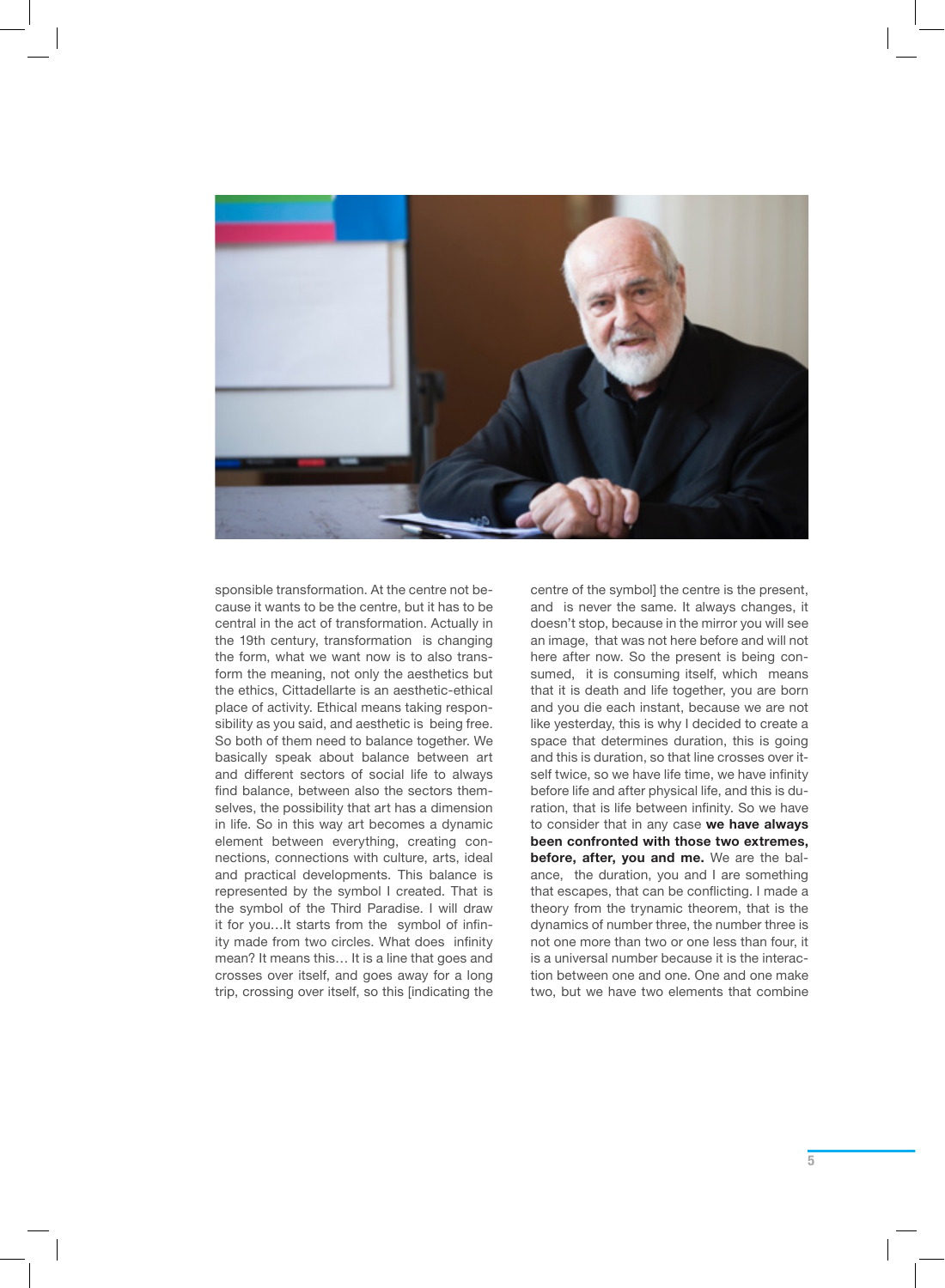Contactivo Terzo Paradiso.

and create a new element, that didn't exist before, and this is creation, creation is when something starts to exist because two other elements are connected in some way. [Speaking of the symbol] This is can be seen as a battery, a positive and negative pole and this is energy. So you have thousands and thousands of examples of what is polarity, bipolarity and polarisation. It is a chemical process, we came from chemistry and will return to chemistry. This is paradise, we have to be good chemists, and good gardeners, because **paradise it is a word that come from the old Persian** 

**language and means protected garden**, because in ancient times they had the problem of surviving in the desert, and they had to make walls so that the humidity of the night would water the garden. What is the wall of protection of today? It is the atmosphere, that is really, really important, it protects us from the Universe that can burn us. Today's problem is that we create a desert inside paradise, and forget that we should create the best life, so we are destroying instead of creating. We need to return to being gardeners.

The Third Paradise means needing to create

I MADE A THEORY FROM THE "TRYNAMIC" THEOREM, THAT IS THE DYNAMIC OF NUMBER THREE, THE *N U M B E R T H R E E I S N O T O N E M O R E T H A N T W O O R*  ONE LESS THAN FOUR, IT IS A UNIVERSAL NUMBER B E CAUSE IT IS THE INTERACTION BETWEEN ONE *AND ONE*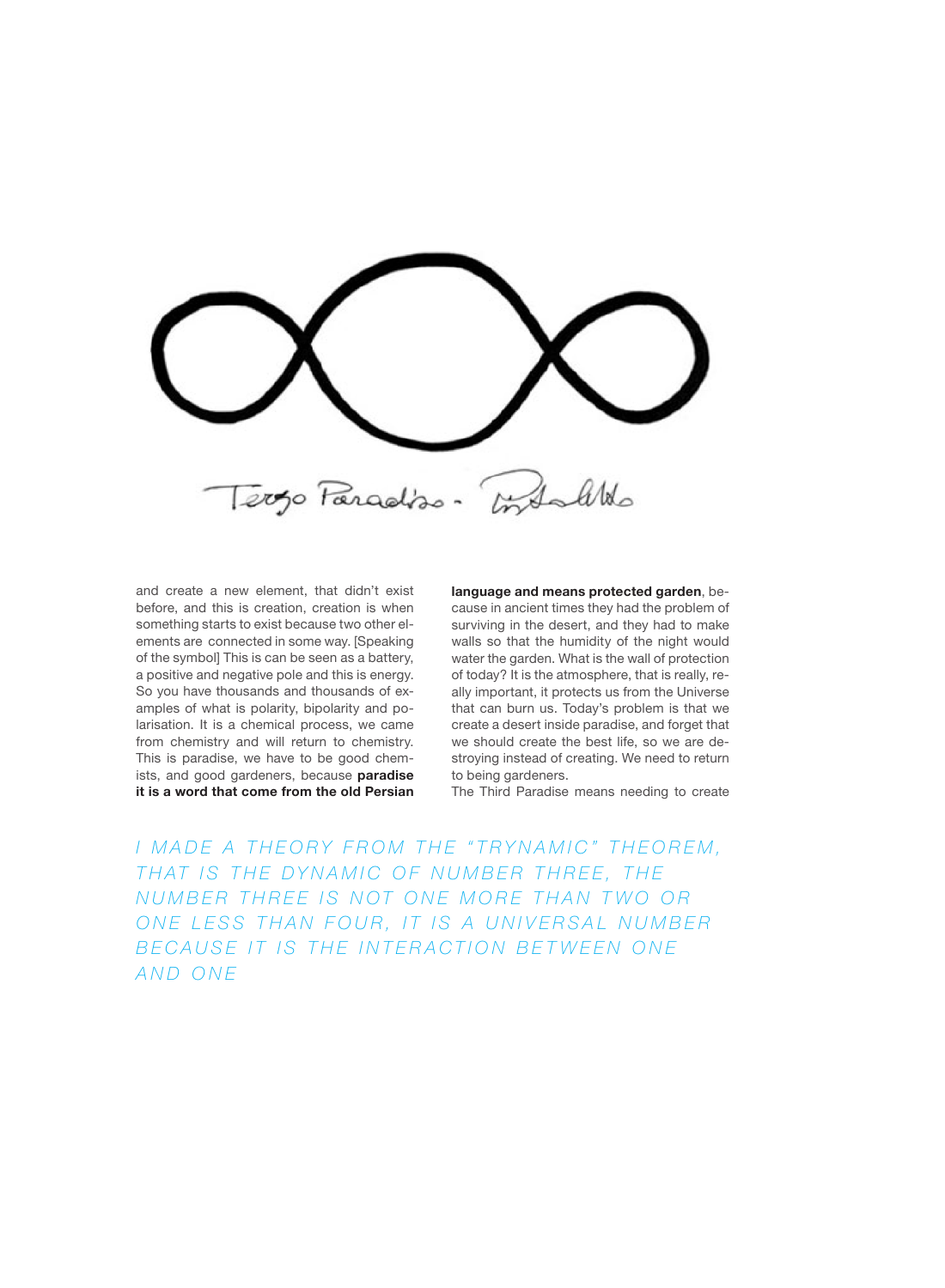

the consciousness we had in the first paradise, in which humanity was totally included in nature - there was no human intelligence, intelligence was the intelligence of nature, but afterwards. This is an apple, with a bite, and with that bite we went outside of the nature, little by little we became more distant from nature, and we created another planet, the artificial planet of today, you can say that this one is a religious symbol but it is not anymore, because if you look at it, today it is a technological symbol, it comes from the ancient meaning of paradise, but it totally cancelled nature, it is 100% artificial. **So what do I think we have to do today?** 

*WE NEED TO START TO BE "GARDENERS" AGAIN* We have to bring back this piece here and recreate the apple, and this is our big problem. We can do this with **the symbol of the Third Paradise, this is nature, and this is the artefact. From the connection of the first, nature, and the second, artefacts, we must create the Third Paradise, that is, balance, that is,the possibility to bring technology and modern ability to reintegrate the nature, but not going back but going ahead, going to the Third Paradise. We are in the limit.**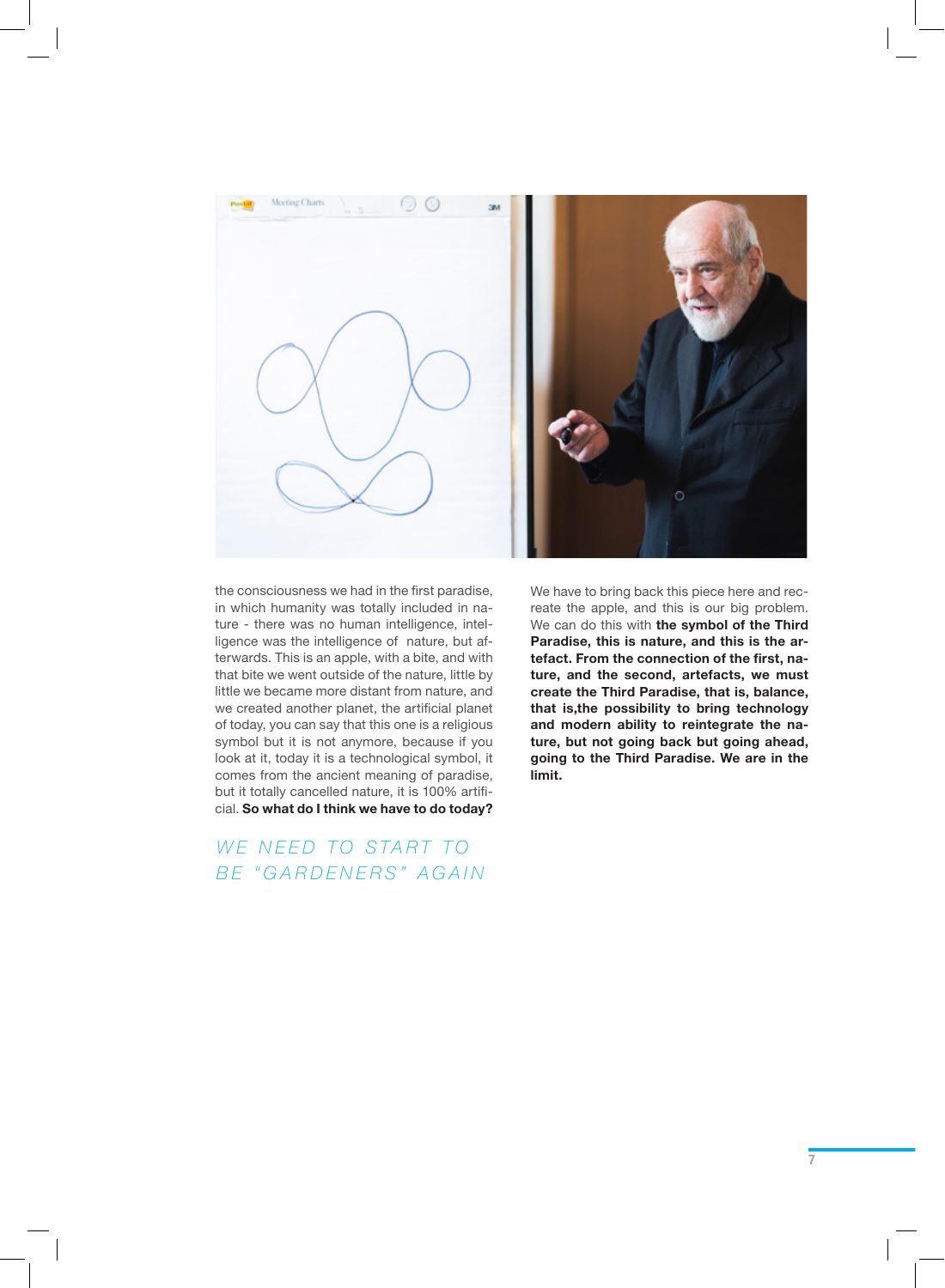

Anything we have done is artificial what we reproduce. A garden is artificial, we don't take pieces of nature for eating but we produce to eat, this is a human system. What it is interesting is that in the first part of the word artificial, there is the word art, so art takes new responsibility in this process, art as a base of taking into consideration what we have done, starting from the first paradise. What it is important is the second phase when, we reached at a point of enormous freedom, because we invented incredible things, besides art.

**Freedom is not only in art, it is in every industrial idea, there is a creativity in every development and any idea we can have, because we are free to do, but of course the more you are free the more you escape something, freedom can be also be free to kill someone... it is important to have a balance between freedom and responsibility.** 

The more you're free, the more you should be responsible. Driving society is not just individually divided from the society, is not to be free until you explode in freedom, it is the more you're free the more you're responsible. And the more you're responsible the more you are free at the same point. We are here to connect freedom and capacity of management, because they take the same roads, they are artificial, made by art. This is the idea of connected extremes that makes the ideas of the third paradise. This symbol can be mathematic but it didn't exist before, with infinity and duration.

THE MORE YOU'RE FREE, THE MORE YOU SHOULD *BE RESPONSIBLE.*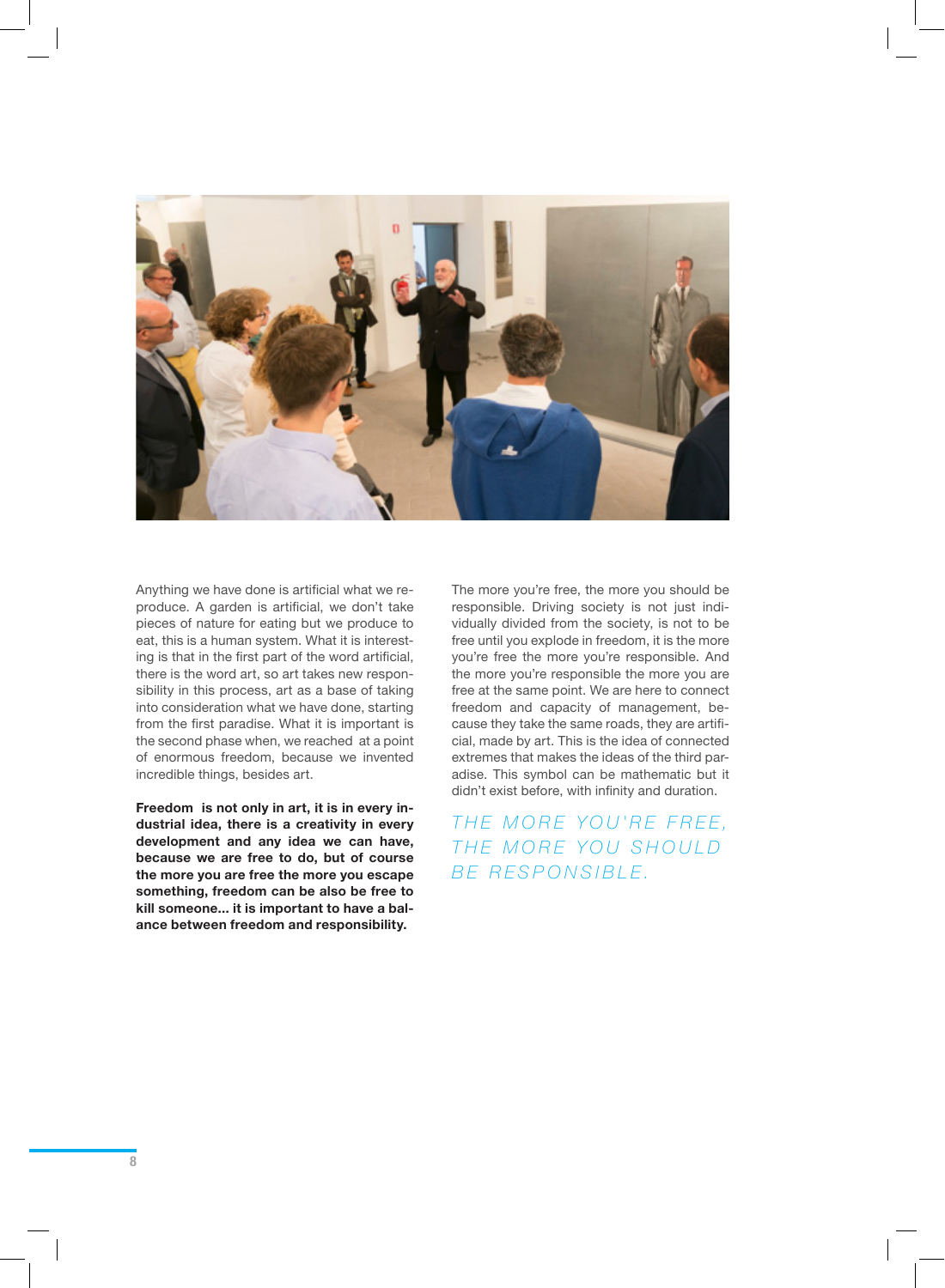## **OLIVIERO TOSCANI**

MARIA ROSARIA NATALE Oliviero, how do you see the relation between art and our normal work in a company?

**OLIVIERO TOSCANI** Well, my freedom starts where your freedom starts. So normally you hear "My freedom stops where your freedom starts". But this is not true, **I can be free if you are free too.** My freedom starts where the other's starts. Now, let's leave freedom for a while, let's talk about nature, art and nature.

of power. Michelangelo Buonarroti was working for the Pope. Art become art when it transcends power, but it has to work closely with it to know what is going on. So art is just, in a way, communication. Because there's also the art of war. What is war, when there are two opposite thinkers communicating with bombs, this is still communication. So **art is an expression of communication**, probably the highest level of quality of communication, because ...let's go back to understand it.

I have a problem with nature, because I really think that nature wants to get rid of human beings, it tries in every way to get rid of us, and we, in a very natural way invented chemistry, medicine, all kinds of possibilities to save ourselves. Because if it just depends on nature we will not live that long and will not be that healthy. So with the help of human creativity we invented doctors, machinery, and everything that makes our world better. So I don't think nature it is such a friend. No, people say "I want to help nature", wow, what a presumption! Nature doesn't give a shit, Nature could get rid of us in a second, we have to help ourselves to survive nature, and all those people who speak with nature are suicidal. So this is just a point of view to think about, and then there is art. For me art... Ok, let's start from another theme, power. Power is production, religion, politics, everything we are busy with. Power needs art to impose itself and art needs power to express itself, so there isn't such a thing as free art. Art is strongly related to some kind

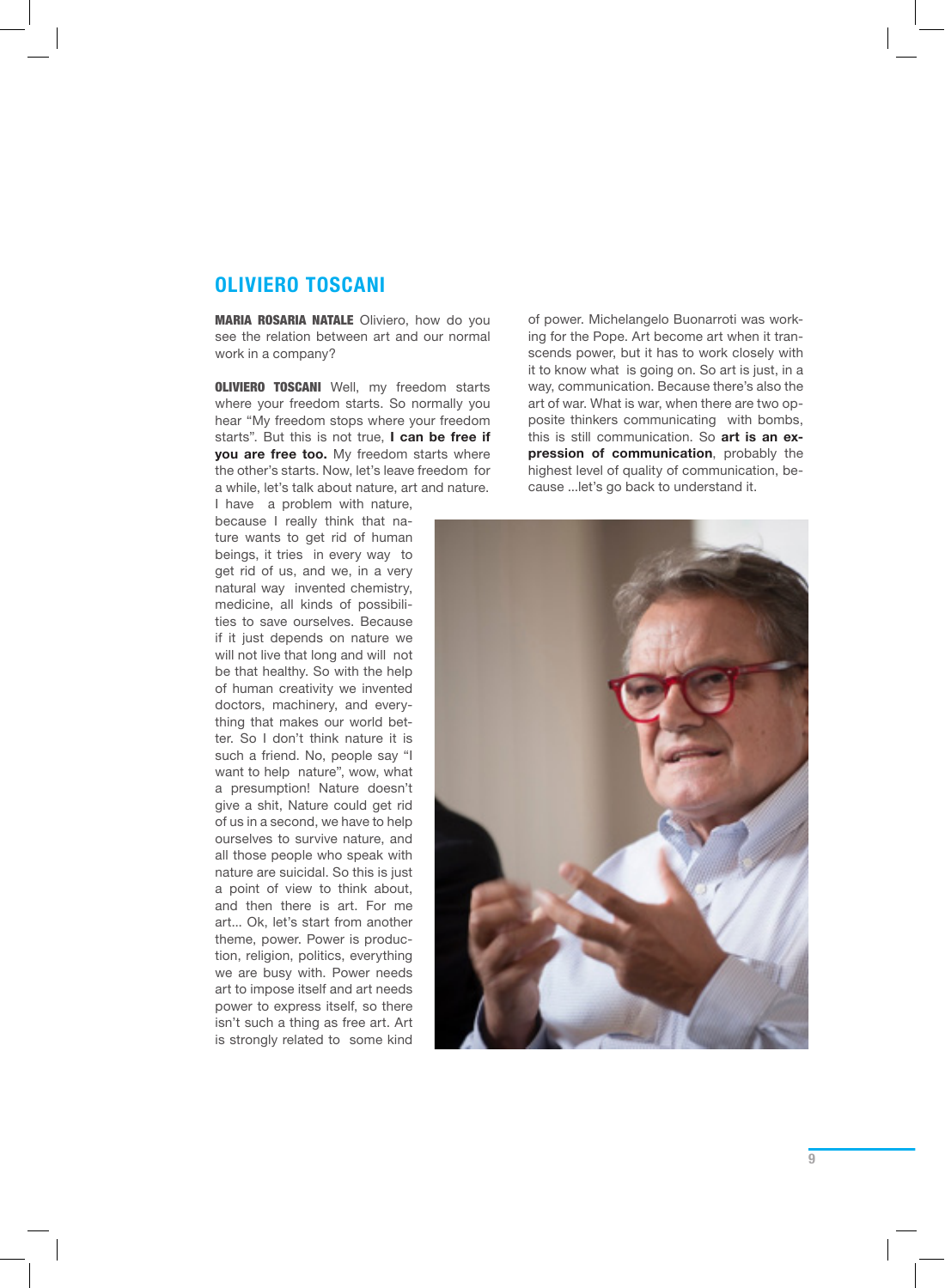Genesis: on the first day God created light and dark, on the second day earth and seas, then flora, everything was perfect, then fauna, they had perfect intelligence, on the sixth day He created the human being, He worked hard, not the human.. At the end of the day he realised He hadn't finished us really, we were not finished Seventh day he rested, probably he belong to some union!

He had to rest. He told the human, I will give you the capacity to create, because the lion doesn't have it, it is perfect. We however, need to create our perfection. We need to look to something higher, so there is a gap between what we're able to reach and what we want to reach, so we know we have an emptiness for which we do this kind of meeting, **we talk about innovation, just because we cannot go higher than our status of mediocrity of being human...** An animal doesn't have this problem, he believes in an infinite life, he doesn't know he has to die. **We have to fill the gap, we have some people like artists**  **who do things that take you to the place, me in front of a Hieronymus Bosch, or a Picasso or a Pistoletto, I look and I "aaaah". You know, it takes you there**. It is media that take you there, because art is just a medium, it is communication. So we are taken to that gap, between our limit and what we aspire to be constantly, **that is why we are unhappy, we are looking for something else.** So this is the task of art, and of course there is a lot of art that is just composition, aesthetics, mediocrity, whereas the task of art is to take the single place, and you can get there alone.

But this sense, this goal, he said infinity, he talked about the desire to be in the third paradise, but this is not really gratifying because we are always looking for something that we cannot reach. And now I would like to conclude this circle by saying that we are very much attracted to the world of technology, because the world of technology takes you to places where we are already been, we know them, and looking back is always nicer. There

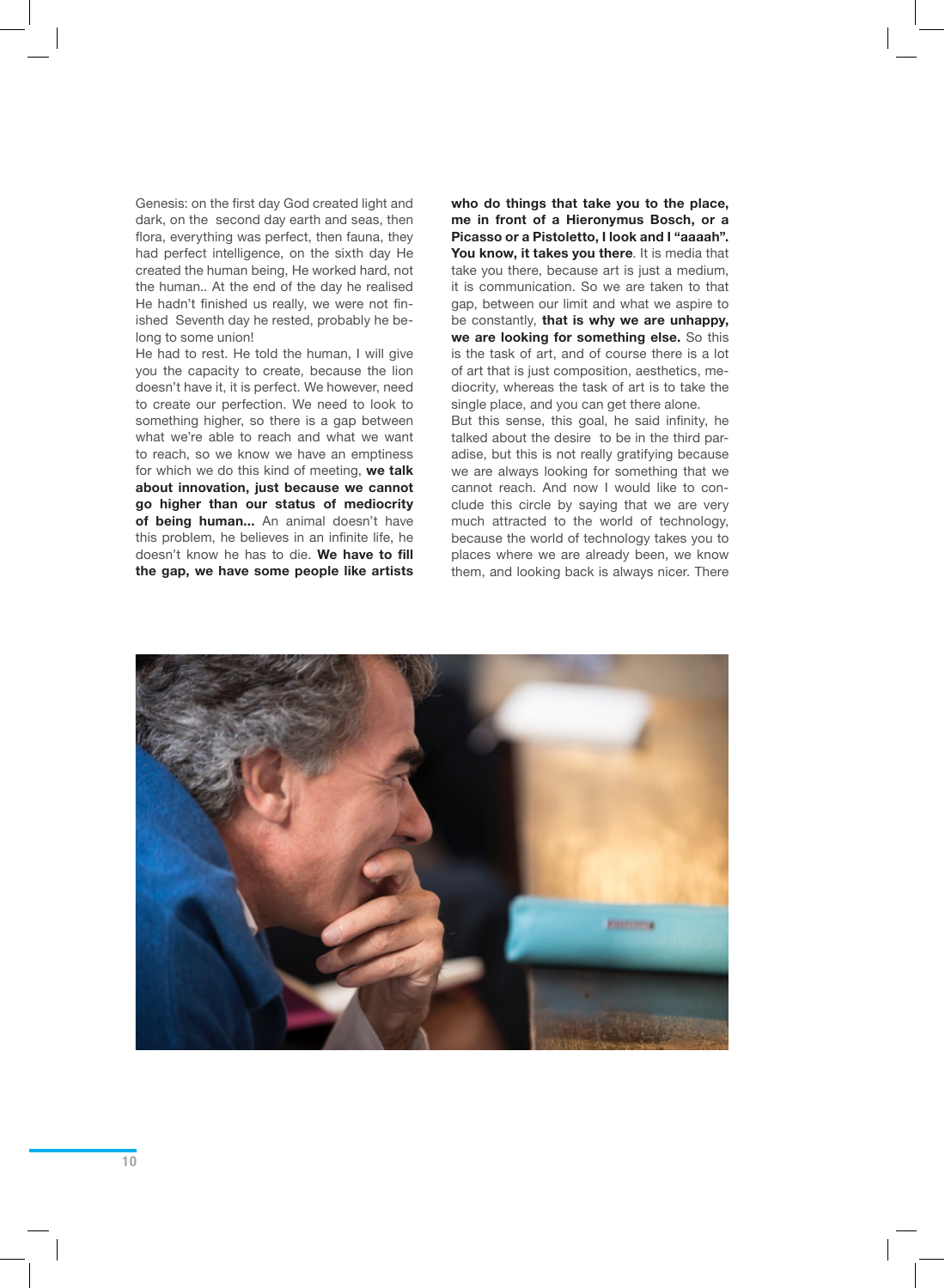is no technology to talk to you about technology, everybody now knows about the present, about the past, but we don't have any more time to think about the future. We have to talk about innovation. **My dear friends, innovation is simply the future, and the future is imagination, it couldn't be anything else, you can do nothing new if you do not imagine it.** Now on is only imagination, you have to face up to this situation, all the rest is a waste of time. Have you got the balls to imagine or are you afraid? Because imagining is scary, you have to imagine every single second, you can't programme it.

So innovation requires an incredible imagination and imagination can exist only in a state of full insecurity. **If you're not fully insecure, you're not fully creative.**

ROSA RIERA Am I confusing imagination with dreaming?

**OLIVIERO TOSCANI** Dreaming... We dream something we have already seen, more or less. Probably it even happened yet, but imagination is something else. *HAVE YOU GOT THE* 

![](_page_12_Picture_4.jpeg)

*BALLS TO IMAGINE OR ARE YOU AFRAID?*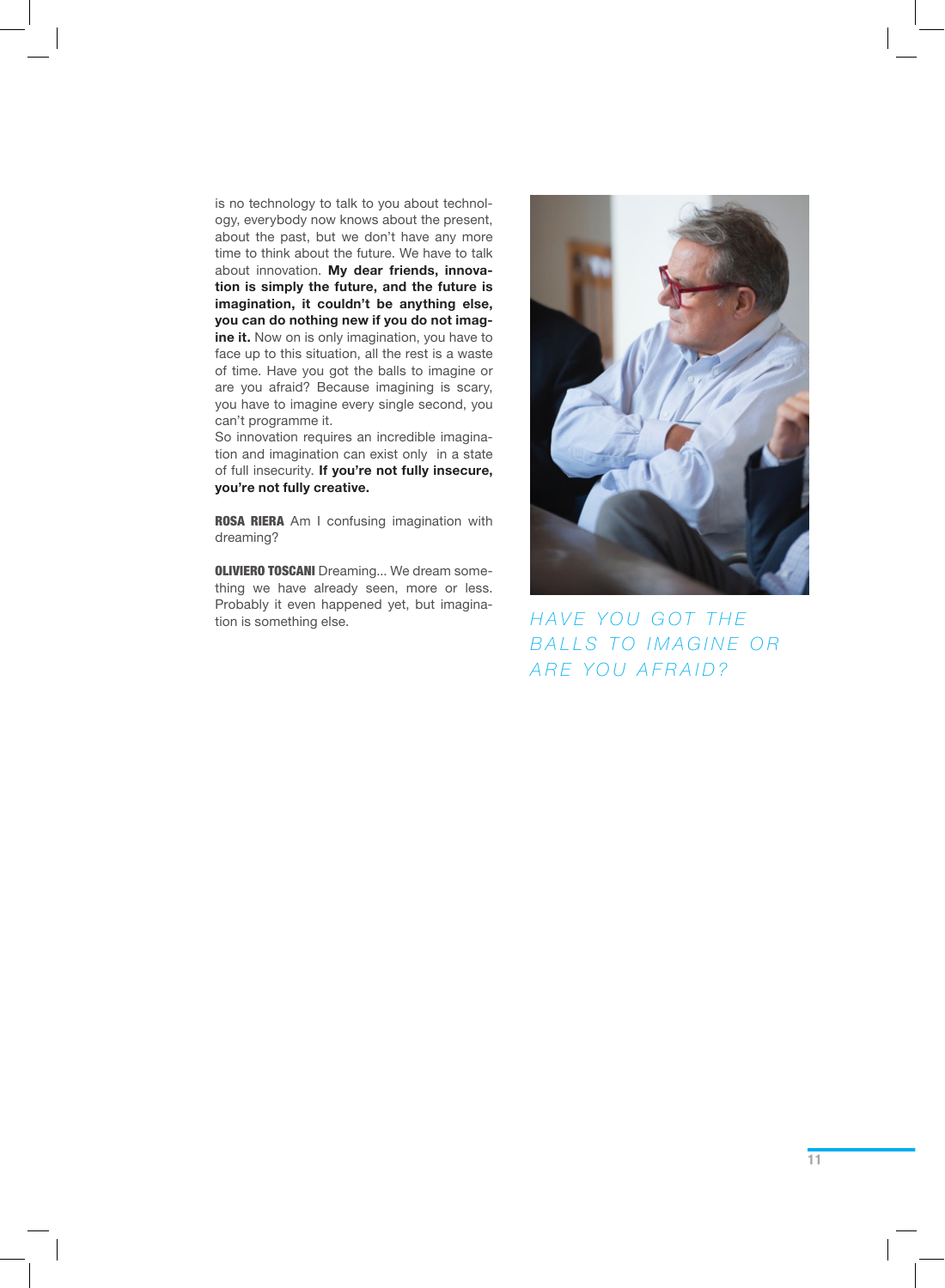![](_page_13_Picture_0.jpeg)

#### MARIA ROSARIA NATALE What do you mean?

**OLIVIERO TOSCANI** Imagination is ... the future. Tell me, what is future? What is, a program? No sorry, you're fucked up with your technology and your technology is old, because today you're using a technology that if you're lucky, has been invented at least one year ago. Your engine is over... Your pistons are not... [talking to Vincenzo Regazzoni]

MARIA ROSARIA NATALE Oliviero, he is the Head of Technology...

**OLIVIERO TOSCANI** And he is not in diapers! He is an old man! Old, I mean… He should have diapers...

VINCENZO REGAZZONI We always say that if it is functional it is obsolete

**TRACY TURTON** Yes, by the time you have invented it, it is obsolete.

MARIA ROSARIA NATALE Imagining is linked with observing, with what?

**OLIVIERO TOSCANI** It is linked with instinct. I can

imagine that it will not happen anymore, no camera! I click [gesturing a click with no camera, just focusing with eyes] and you smile, and I get it and I can send it to you. Is that imaginative technology?

Michelangelo and I, we are born in Italy. When we were born, let's be practical, we were born in a country that was fascist, under a king...

MICHELANGELO PISTOLETTO The Pope is still here.

**OLIVIERO TOSCANI** Let's get rid of one thing at the time... Fascist, royalist and allied with the Nazis, and in war with the Allies. I was born in 1942 under the bombs, I was saved by the bomb because my mother wanted to abort, because she needed to work, but the bombs saved me because she couldn't go to the hospital, so... When I was one year old, in the pasta box, if I had said "Hey, you, here! In seventy years Europe will be unified, with just one currency, we will travel around without passports" and they had said "Madam,, your son is an idiot!" No, I was not an idiot, I was an imaginative person. So we can stand up any time in that box, and say whatever. Technology too, because actually technological things unified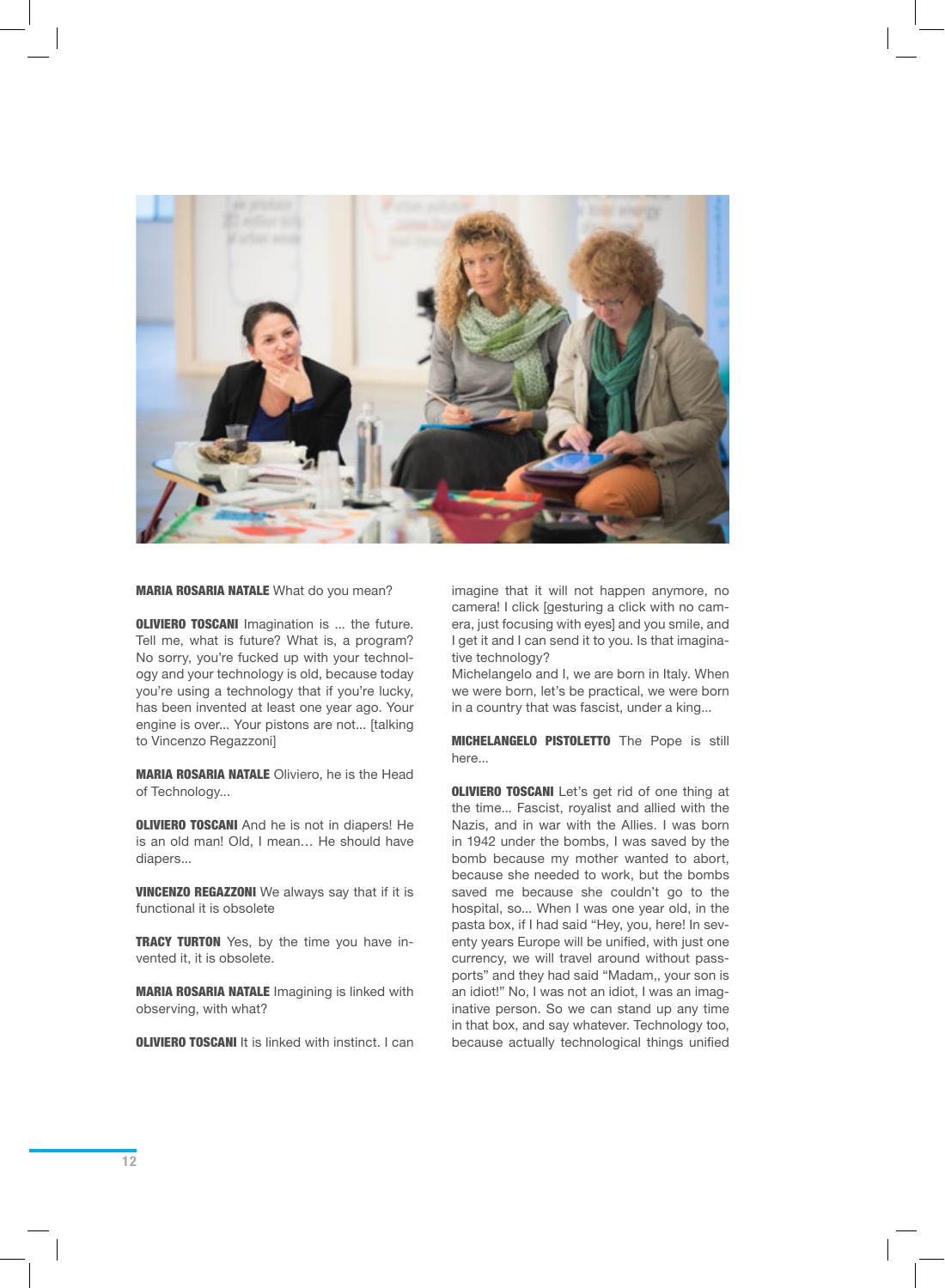Europe, they're not so great, but they were a wonderful idea. We created them but now we are giving up..

ROSA RIERA What do you mean we're "giving up"?

**OLIVIERO TOSCANI** People say they don't want Europe, of course we will be much better in an athletic or football team, Europeans all mixed up, no Chinese, no Americans, no Brazilian... it's ridiculous, isn't it?

### **When we were creating Europe, we started creating the future.**

So innovation is just imagination, if you want to innovate forget your computer, or better, use it as you use toilet paper, it is not a primary thing, I mean I don't go there because I use toilet paper, I use toilet paper because I go there... So, forget your technology, because toilet paper is technology too, and you have to imagine. **Anything is possible.**

MICHELANGELO PISTOLETTO But you can, if I can join you, you can create or imagine in both way, in a responsible and productive way and destroying way. It takes the same engagement... That's why **we have the positive and the negative, the good and bad, we have those two points, we have to find the future, our imagination, stay in between, but it must be conceived not like a free imagination, but a responsible imagination**, so we have to organise... And when you speak about football, you're speaking about chance, chance is there,

everything is combined by chance, nothing is predestined, but why is football important? It is now like a religion, because it is blame as if it were God, chance, you don't know what is happening, but you have two people who want to score a goal, that is the physical representation of chance, to go in this direction and the other wants it to take the opposite direction. This means that we are always playing with chance, but we can also politically and economically play together for a better chance.

![](_page_14_Picture_7.jpeg)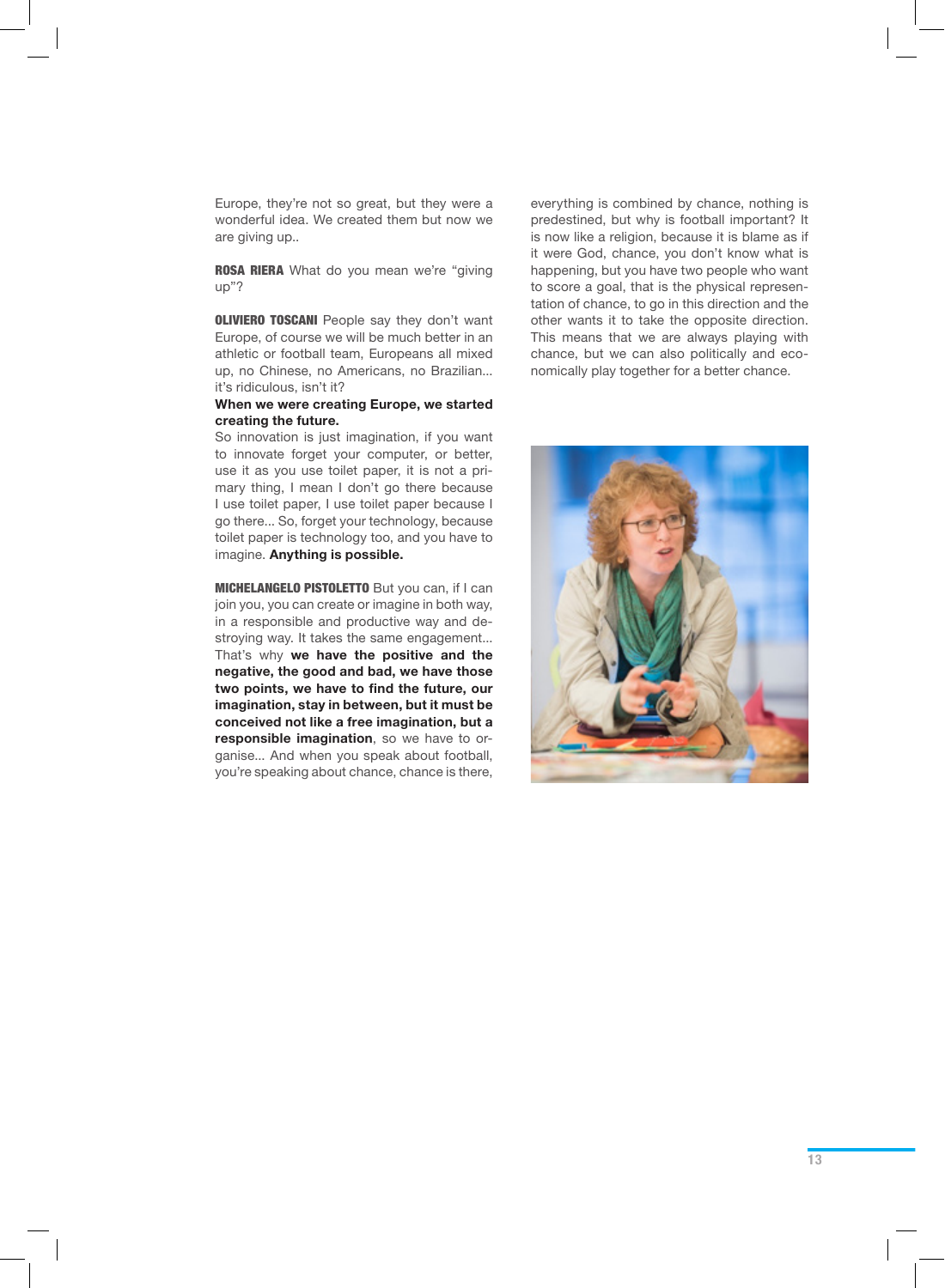![](_page_15_Picture_0.jpeg)

**OLIVIERO TOSCANI I don't know what is better,** I've been always afraid of people with ideas, I hate people with ideas, they do incredible damage.

**MICHELANGELO PISTOLETTO** You have to go back to the first paradise, if you want everything happening by itself, here we are responsible for the world we are creating and we have brought the world to a certain point and we have to be honest with ourselves.

ROSA RIERA How do you differentiate between ideas and imagination? You say you're afraid of people with ideas, but before you said you need imagination...

**OLIVIERO TOSCANI** Imagination comes from good ideas, normally if you are a flat creativity person, just an idiot says "I am a creative person", you cannot say that, creativity is the result of something processed in a creative way, creativity, I start to be myself and if I have got the talent and luck, I will do something creative, but people with flat minds need ideas, otherwise they can't get higher, those people who actually are mediocre, just think they need an idea to emerge. People who really emerge are what they are.

BERNADETTE KESTER Is it an unconscious process, this creativity?

**OLIVIERO TOSCANI** well society says so... But look, I have a lot of young people who come to me and say " I really want to work with you, because well, I am a very creative person". Sometimes it is the mothers who say so, because their son has two piercings and some tattoos, and so they think they are creative. And I say "So, you're creative" "Yes, I'm full of ideas, but I have a problem, I can't make them come out" "Sorry, your problem is that you are not an artist" because we all have ideas, just close your eyes 10 seconds, we will have infinite ideas, I can do this for you [talking to Vincenzo Regazzoni], I can imagine a Ferrari that loses its redness from the speed it has. Just think and imagine! The problem is that an artist simply does what he is able to do, and we will all say, wow what a creative person.

ROSA RIERA So, I still do not understand why you're so negative about ideas, because I agree with you when you said that having ideas it is just nothing, but there is an impulse and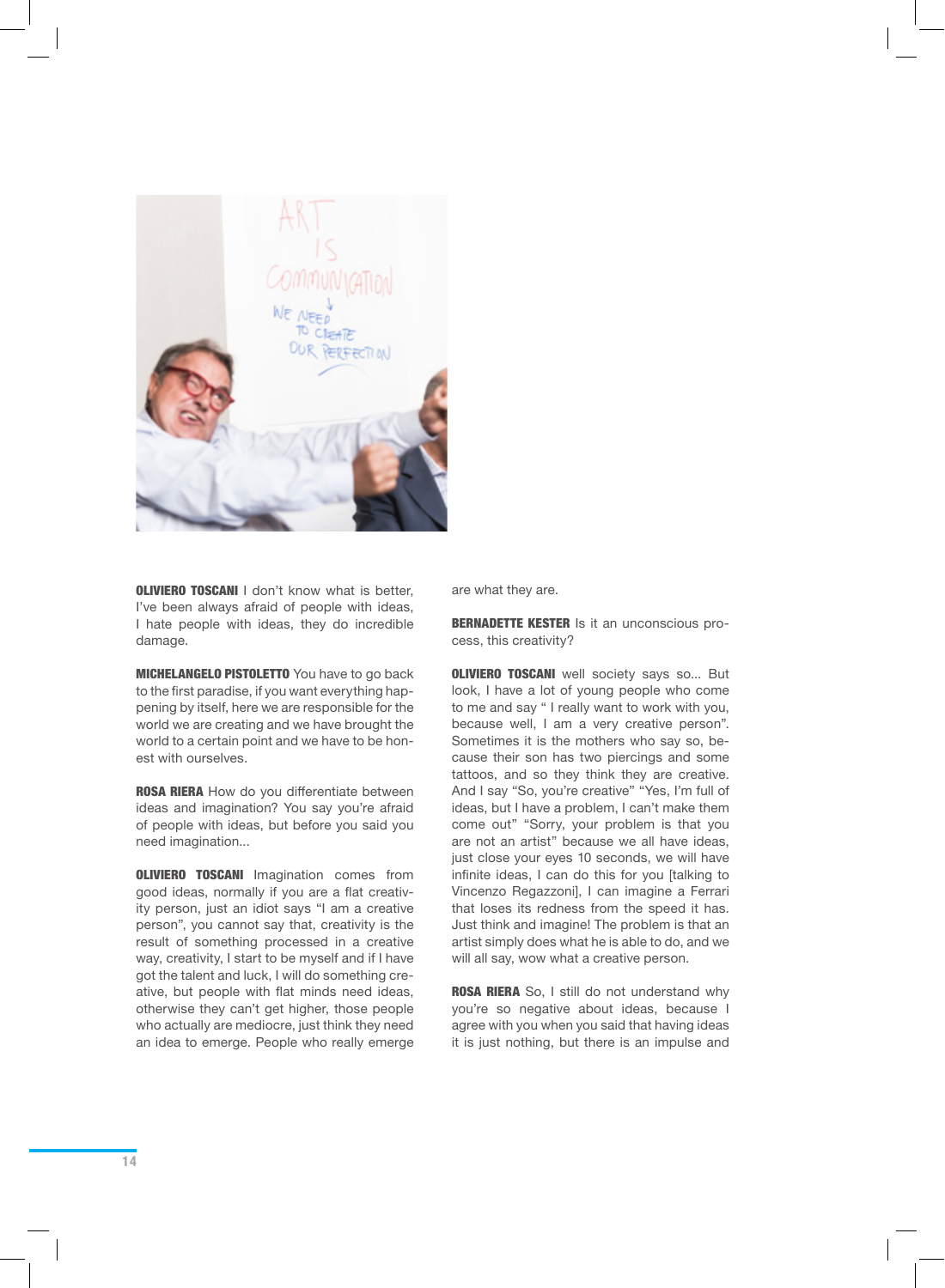you realise, but you still need to have them, and it takes effort, it takes practice.

MICHELANGELO PISTOLETTO I don't agree with him, because he is speaking about the category of the artist, for me artist should go away from the category, everybody can.

![](_page_16_Picture_2.jpeg)

#### OLIVIERO TOSCANI Maybe !

MICHELANGELO PISTOLETTO Everybody can be an artist. Can and could is the same. But also many people like him [talking to Vincenzo Regazzoni], obviously, we love Ferrari, but I mean, he is an artist, he works with materials, it has a prospective, he also want to lose the redness of the Ferrari, but his job is to create, to get to the future, so tomorrow will go better, but also the rest of the people of the world want... And that people, they make a congregation to have everybody subdued, those are still creative people, but for me you are creative if you just think that a good imagination can be

democracy, there are people against democracy, and I think that if everybody were a little more artistic , that means more freedom and responsibility that would mean that democracy would become possible. So I am a democratic artist, I don't want to be Pistoletto, I want me to be at the service of the society, and bring the creativity of everybody in the possibility of changing the society. This is my dream, if you want to dream, or this is my imagination, but remember that the word imagination come from image, it gives you an image, the difference from a human being and a lion is that a lion, as you said [talking to Oliviero Toscani], doesn't have the sense of the image that we have. The first work of art that was done, for me, probably is the impression of the hand on the wall of the cave, when that person, not an animal anymore, recognised the human hand and the word hand, because it became a word, we had image, and language, and communications, it started from the image.

Now, we developed such an enormous process of imagination, and it became science, technology. It is not something that happened by itself, it happened because we became

## *EVERYBODY CAN BE AN ARTIST*

able to drive chance, and now we have to drive chance taking in consideration that we are a person but we are the whole of humanity at the same time, each one of us, we have the same responsibility at the same time, this is the concept behind the European currency, because we are one and the world and everybody else is like us, no difference.

We are at the point in which we can't plan what will happen, we can't think we will live long anymore, we will die through intelligence and the naturally made disaster. We created technology because we wanted to protect us from nature, nature is terrible, but it is also good, because it gives you the apple, everything, but we have to take control of nature so that we can control our relationship with nature, and we have to go as fast as we can, but honestly we need to work together. Imagination puts us together, we cannot go alone, that is why I am not an individual artist. When an art student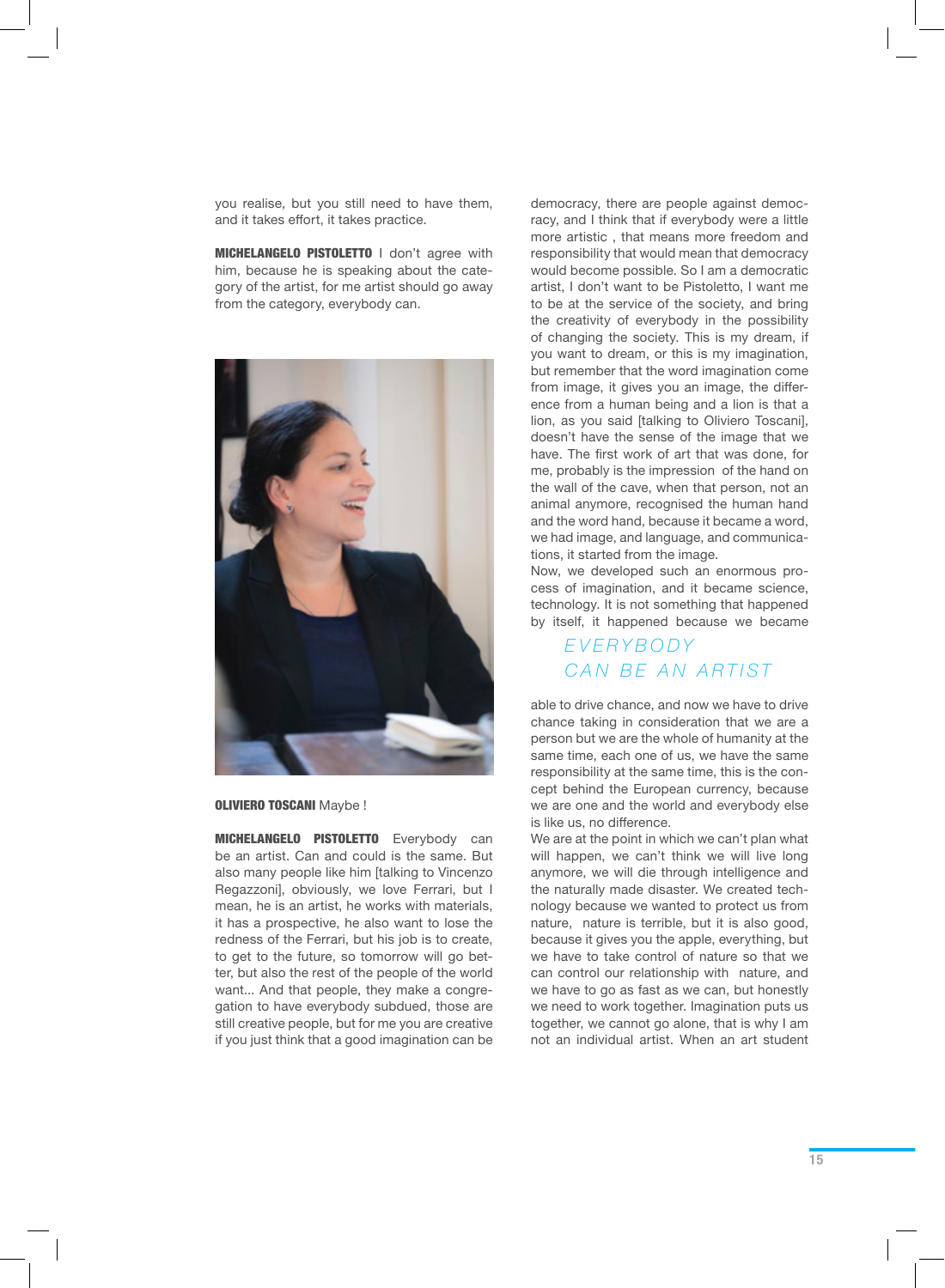![](_page_17_Picture_0.jpeg)

comes to me and asks " What do I have to do to be accepted, to have success?" For me, if you want to go to the future, you have to stop thinking me and one, and start to think two. Two is the principle of society.

We are different from the animals, they're not responsible, but they're infinite, because they don't feel the end., We have this concept of duration of the person and also of nature, and we are different. Difference is everywhere in the world, but we are different because we have self knowledge, ambition and desire. What is the basic human characteristic? It is desire, we want to go on, we don't know yet what we do but we desire something. Art is the biggest example of an object of desire, the maximum desire is to have a piece of art.

Desire at the point that there is no price, we can have desire of everything, even of a Ferrari, but art is more expensive than a Ferrari, because it is the maximum expression of desire, something that is related to power, that is also the maximum expression of desire, and when a powerful person want to buy a piece of art, they want to spend the maximum possible, because power is represented by art, and they don't want anymore to represent the power but the democracy.

I think in the end we agree [talking to Oliviero Toscani], because it takes the idea of imagination to its strongest meaning, but...

**OLIVIERO TOSCANI** I'm not here to tell you what it is good and what it is bad, I tell you what is the system, of course imagination made a lot of miserable results, people did imagine that there was the Arian race, they imagine that there is God... The only energy for innovation and future is imagination. If I have to explain the word future I would say imagination, because imagination doesn't mean creativity, there's positive and negative, but that's politics, I talking about what kind of path we have to follow, to go into the future.

MICHELANGELO PISTOLETTO There is a technology of the system of life, politics it's too technological, because it doesn't take into consideration the freedom of the imaginations and art has to open a space in that bureaucratic concept of living, but imagination became itself politics, art has to be more political and politics has to be more imagination, and there we have philosophy.

## WHAT IS THE BASIS OF HUMAN CHARACTERISTICS? IT IS THE DESIRE.